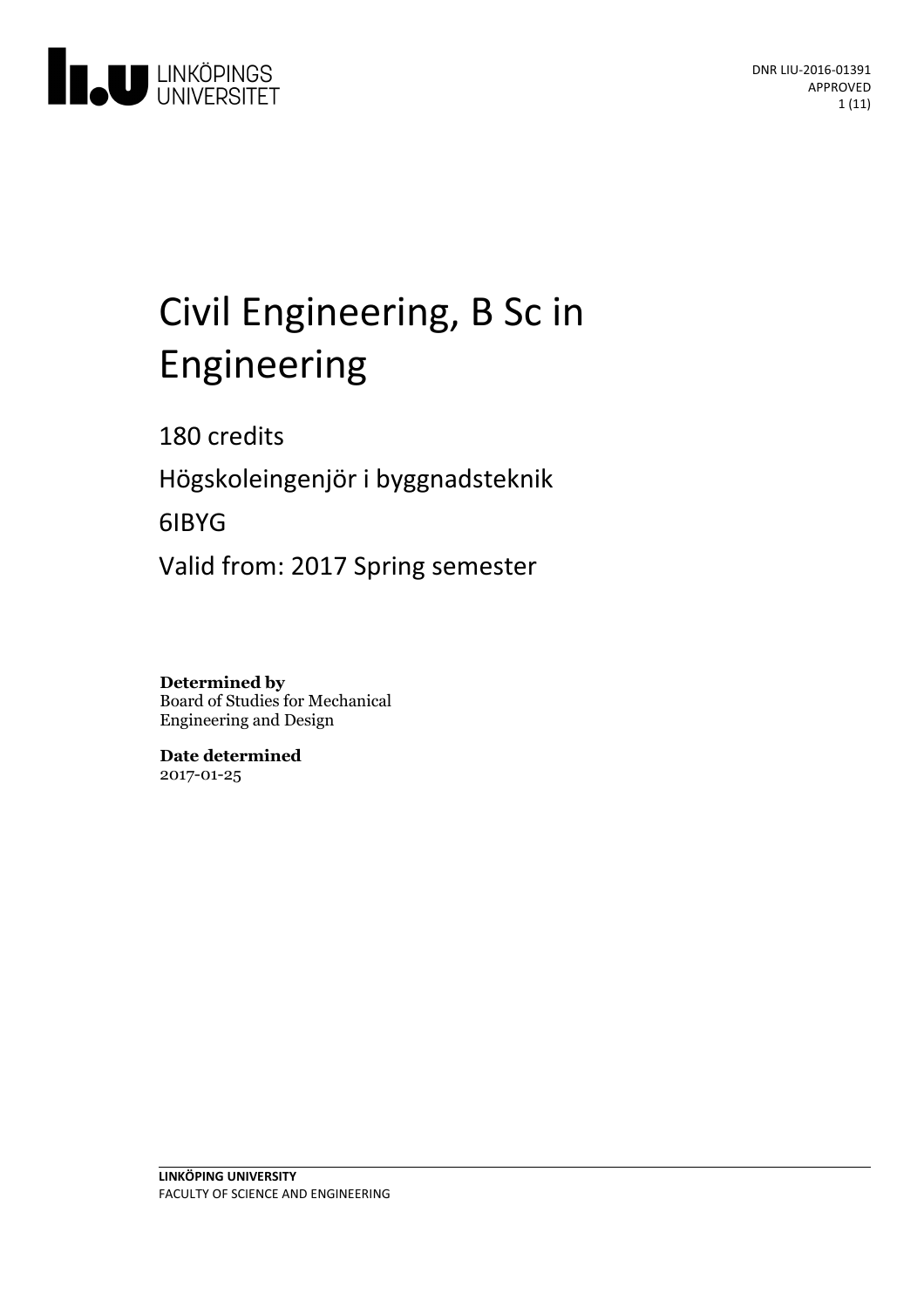# Entry requirements

# Degree in Swedish

Högskoleingenjör och Teknologie kandidat, 180 hp

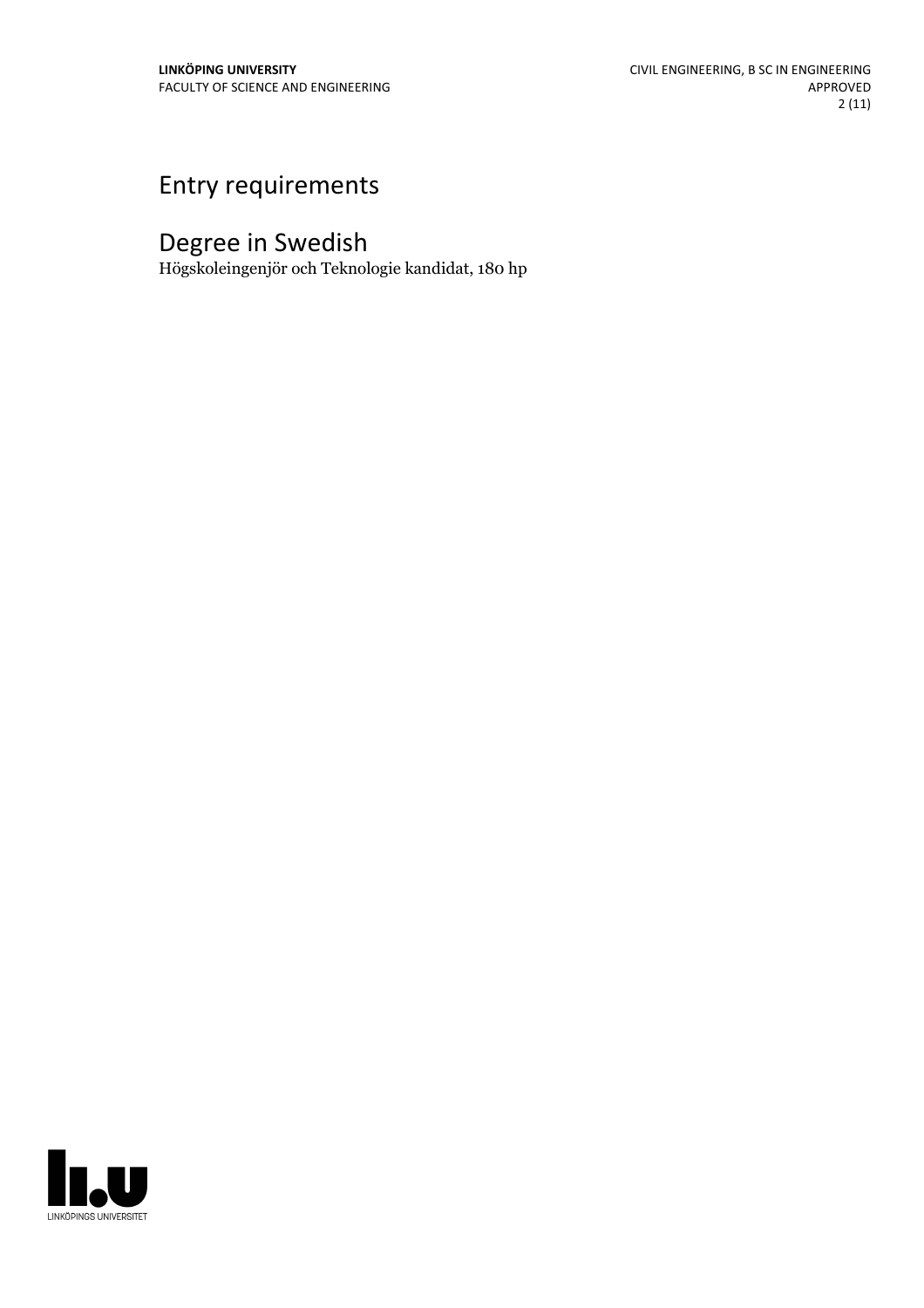# **Curriculum**

## **Semester 1 (Autumn 2017)**

| Course<br>code | Course name                                        | <b>Credits</b> | Level | <b>Timetable</b><br>module   | <b>ECV</b> |
|----------------|----------------------------------------------------|----------------|-------|------------------------------|------------|
| Period 0       |                                                    |                |       |                              |            |
| TNIU19         | <b>Foundation Course in Mathematics</b>            | $6*$           | G1X   | $\qquad \qquad \blacksquare$ | C          |
| Period 1       |                                                    |                |       |                              |            |
| TNBI91         | House and Town Planning                            | $6*$           | G1X   |                              | C          |
| TNBI98         | Drawing Techniques and Object-oriented<br>Modeling | 6              | G1X   |                              | C          |
| TNIU19         | <b>Foundation Course in Mathematics</b>            | $6*$           | G1X   |                              | C          |
| Period 2       |                                                    |                |       |                              |            |
| TNBI59         | <b>Building Technology</b>                         | 6              | G1X   |                              | C          |
| TNBI91         | House and Town Planning                            | $6*$           | G1X   |                              | C          |
| TNIU22         | Calculus in One Variable I                         | 6              | G1X   |                              | C          |

# **Semester 2 (Spring 2018)**

| Course<br>code | Course name                                    | <b>Credits</b> | Level            | <b>Timetable</b><br>module | <b>ECV</b> |
|----------------|------------------------------------------------|----------------|------------------|----------------------------|------------|
| Period 1       |                                                |                |                  |                            |            |
| TNBI24         | Structural Mechanics and Strength of Materials | $12*$          | G1X              | 1                          |            |
| TNBI39         | <b>Building Technology, Advanced Course</b>    | 6              | G2X              | 3                          |            |
| TNIU23         | Calculus in One Variable II                    | 6              | G1X              | 2                          |            |
| TNIU66         | <b>Statistics and Probability</b>              | 6              | G1X              | 4                          | Е          |
| Period 2       |                                                |                |                  |                            |            |
| TNBI24         | Structural Mechanics and Strength of Materials | $12*$          | G <sub>1</sub> X | 2                          |            |
| <b>TNBI87</b>  | <b>BIM Technology</b>                          | 6              | G <sub>1</sub> X | 4                          |            |

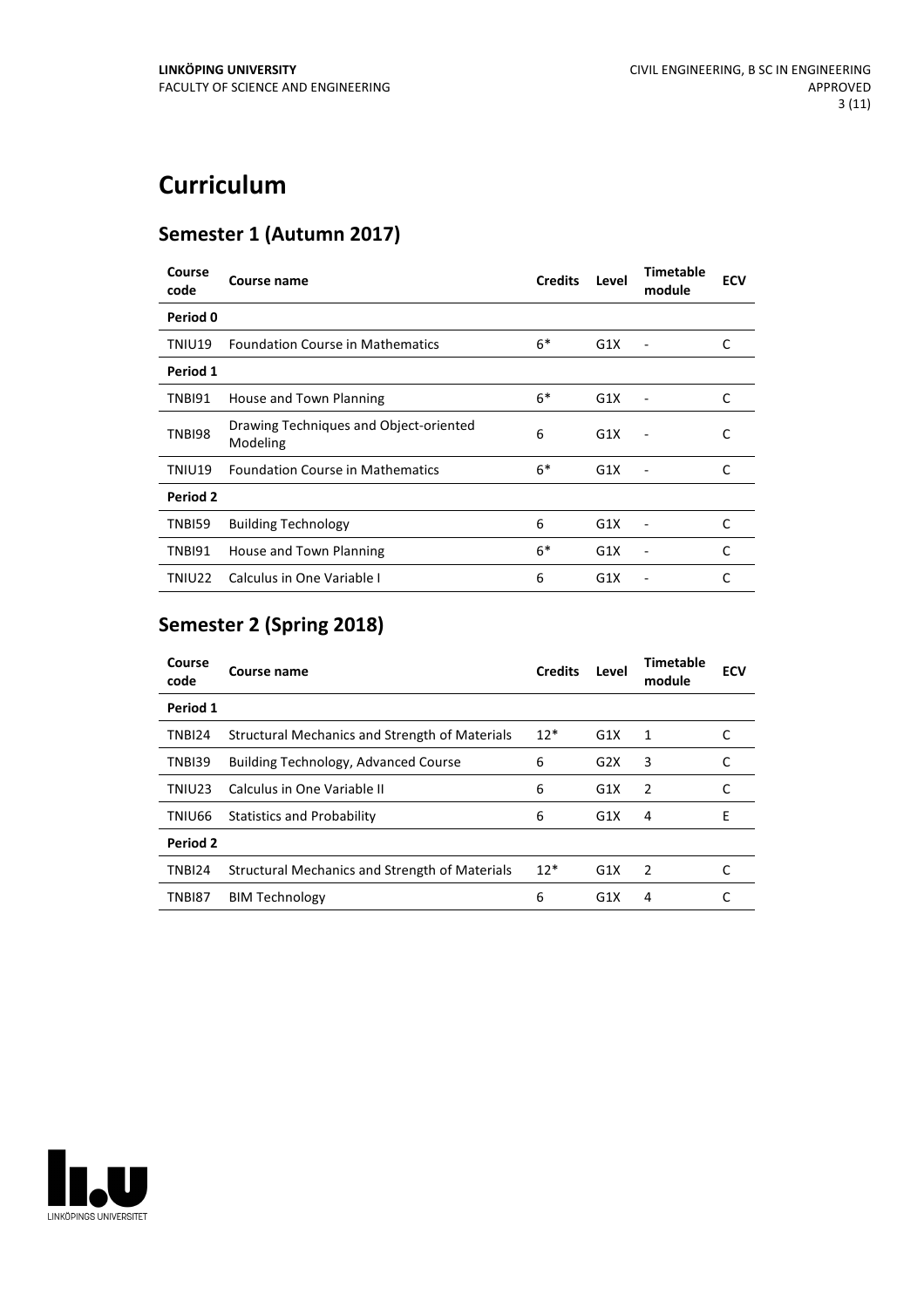### **Semester 3 (Autumn 2018)**

| Course<br>code | Course name                        | <b>Credits</b> | Level | <b>Timetable</b><br>module | <b>ECV</b> |
|----------------|------------------------------------|----------------|-------|----------------------------|------------|
| Period 1       |                                    |                |       |                            |            |
| TNBI90         | Soil Mechanics                     | 8              | G1X   | 2/3                        | C          |
| TNBI92         | <b>Timber and Steel Structures</b> | $8*$           | G1X   | 4                          | C          |
| TNIU75         | Linear Algebra                     | 6              | G1X   | 1                          | C          |
| THIU01         | English                            | 4              | G1X   | 3                          | E          |
| Period 2       |                                    |                |       |                            |            |
| <b>TNBI89</b>  | Civil Engineering 1                | 8              | G2X   | 1/3                        | C          |
| <b>TNBI92</b>  | <b>Timber and Steel Structures</b> | 8*             | G1X   | 4                          | C          |

### **Semester 4 (Spring 2019)**

| Course<br>code | Course name                            | <b>Credits</b> | Level            | <b>Timetable</b><br>module | <b>ECV</b> |
|----------------|----------------------------------------|----------------|------------------|----------------------------|------------|
| Period 1       |                                        |                |                  |                            |            |
| TEIE53         | Industrial Economics                   | 6              | G1X              | 1                          |            |
| TKMJ24         | <b>Environmental Engineering</b>       | 6              | G1X              | $\overline{2}$             |            |
| TNBI73         | Water Supply and Wastewater Technology | 4              | G2X              | 3                          |            |
| Period 2       |                                        |                |                  |                            |            |
| <b>TNBI85</b>  | Road Engineering                       | 6              | G2X              | 4                          |            |
| TNBI99         | Concrete Structures                    | 8              | G <sub>2</sub> X | 1/2                        |            |

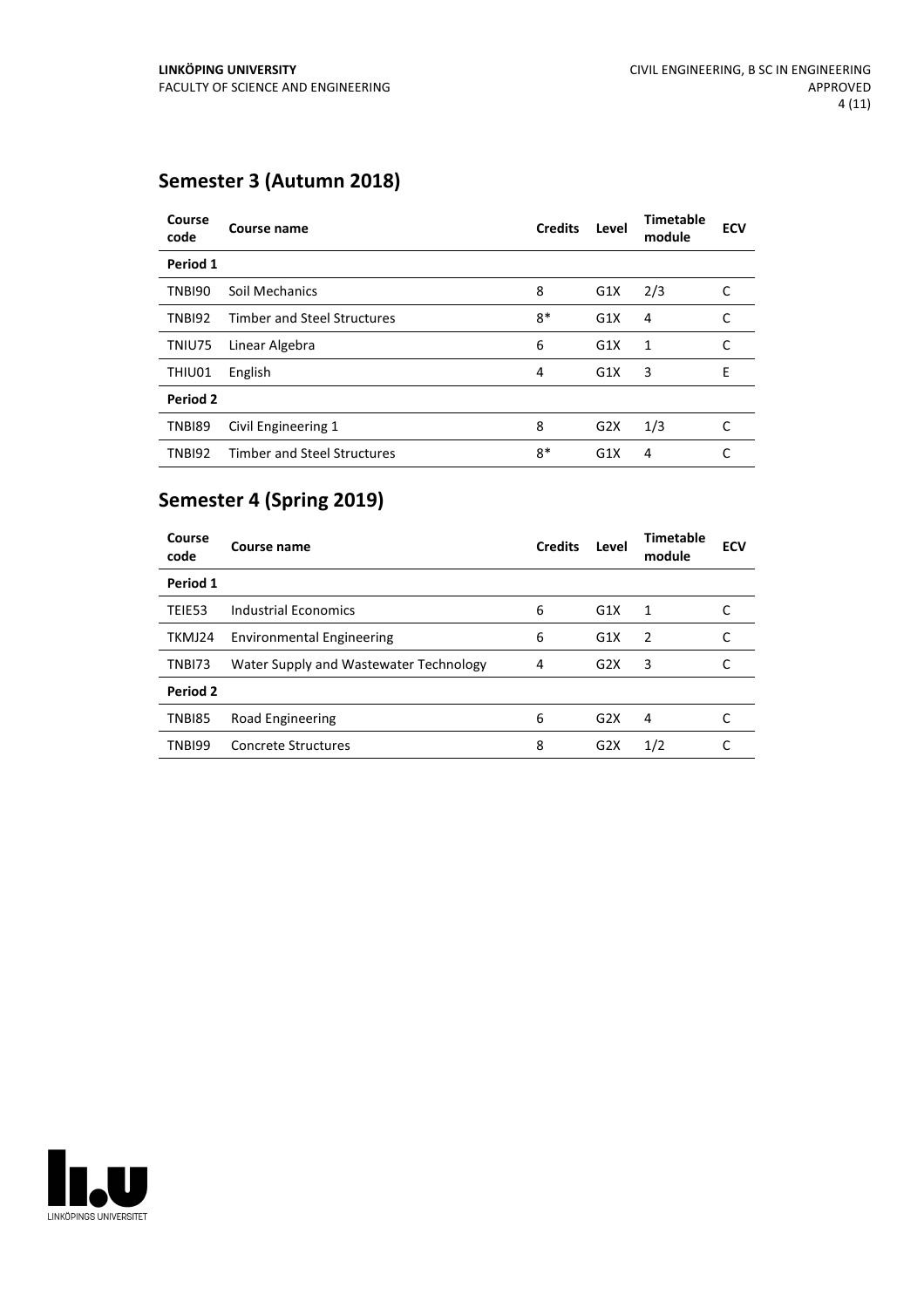### **Semester 5 (Autumn 2019)**

| Course<br>code | Course name                                              | <b>Credits</b> | Level | <b>Timetable</b><br>module | <b>ECV</b> |
|----------------|----------------------------------------------------------|----------------|-------|----------------------------|------------|
| Period 1       |                                                          |                |       |                            |            |
| <b>TNBI61</b>  | Civil and Commercial Law                                 | 4              | G1X   | $\overline{2}$             | C          |
| TNBI86         | <b>Production Engineering</b>                            | $10*$          | G2X   | 1                          | C          |
| TGTU01         | <b>Technology and Ethics</b>                             | 6              | G1X   | 4                          | E          |
| THIU01         | English                                                  | 4              | G1X   | 3                          | E          |
| <b>TNA006</b>  | Calculus III                                             | 6              | G1X   | 3                          | E          |
| <b>TNBI29</b>  | Visualization Techniques Applied to Civil<br>Engineering | 6              | G2X   | 4                          | E          |
| <b>TNBI80</b>  | <b>Applied Civil Engineering</b>                         | 6              | G2X   | 3                          | E          |
| Period 2       |                                                          |                |       |                            |            |
| TNBI86         | <b>Production Engineering</b>                            | $10*$          | G2X   | $\mathbf{1}$               | C          |
| TEIO29         | Leadership and Organisation                              | 6              | G1X   | $\overline{2}$             | E          |
| TNBI34         | <b>Computer Aided Building Design</b>                    | $8*$           | G2X   | $\overline{2}$             | E          |
| <b>TNBI48</b>  | <b>Visualisation Project</b>                             | $8*$           | G2X   | 3                          | E          |
| TNBI94         | <b>Foundation Engineering</b>                            | 6              | G2X   | 4                          | E          |
| <b>TNK046</b>  | Geographic Information Systems                           | 6              | G1X   | 4                          | E          |

### **Semester 6 (Spring 2020)**

| Course<br>code | Course name                              | <b>Credits</b> | Level | <b>Timetable</b><br>module | <b>ECV</b> |
|----------------|------------------------------------------|----------------|-------|----------------------------|------------|
| Period 1       |                                          |                |       |                            |            |
| TNBI95         | Scientific Method                        | 6              | G1X   | 4                          | C          |
| TNBI34         | <b>Computer Aided Building Design</b>    | $8*$           | G2X   | 4                          | E          |
| TNBI34         | <b>Computer Aided Building Design</b>    | 8              | G2X   | 4                          | E          |
| TNBI48         | <b>Visualisation Project</b>             | $8*$           | G2X   | 1                          | E          |
| TNBI48         | <b>Visualisation Project</b>             | 8              | G2X   | 1                          | E          |
| TNBI65         | Logistics in Civil Engineering           | 6              | G2X   | 3                          | F          |
| TNBI88         | <b>Energy and Environmental Building</b> | 4              | G2X   | 1                          | E          |
| Period 2       |                                          |                |       |                            |            |
| TQXX11         | Degree project - Bachelor's Thesis       | 16             | G2X   |                            | C          |

ECV = Elective / Compulsory /Voluntary

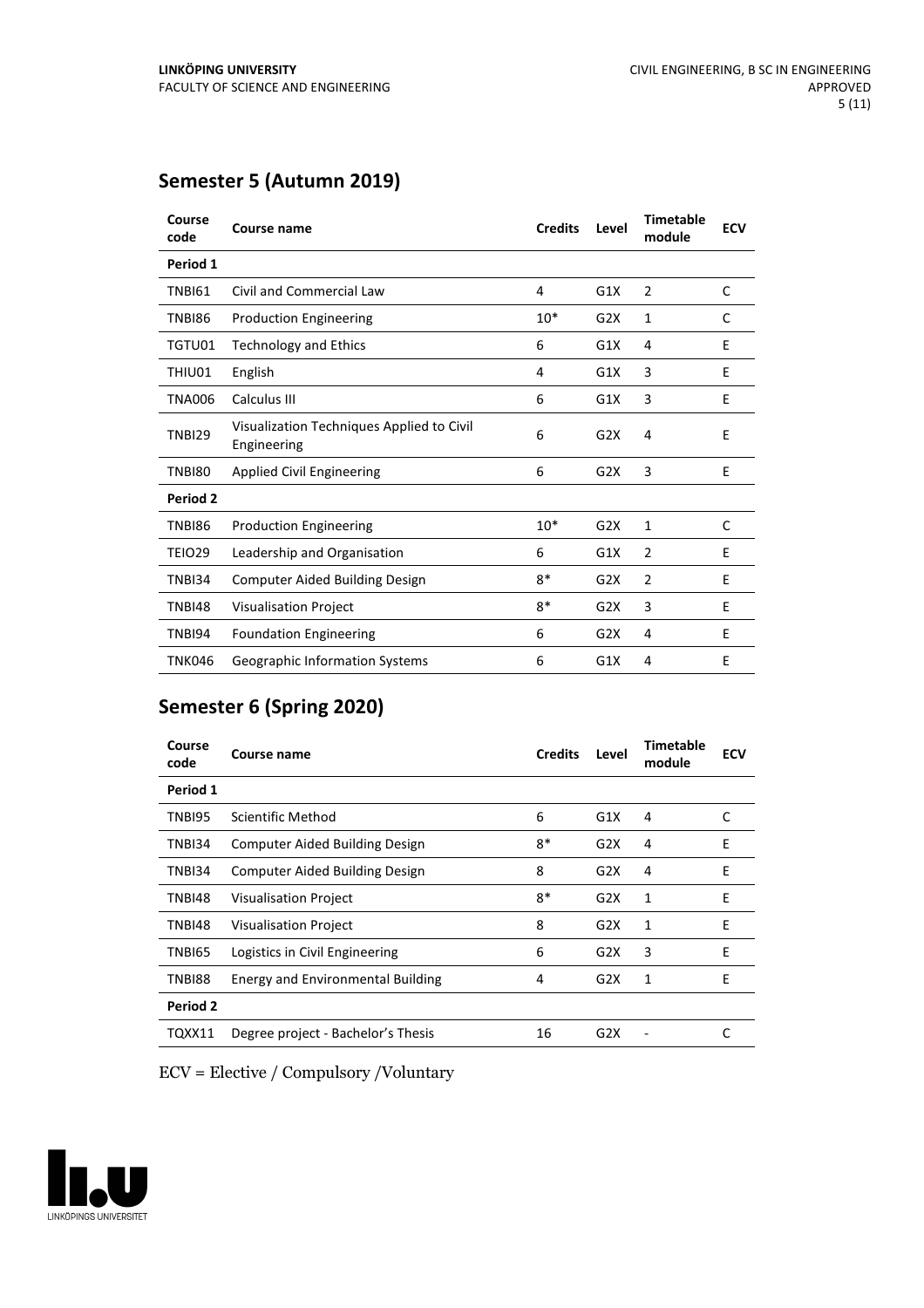\*The course is divided into several semesters and/or periods

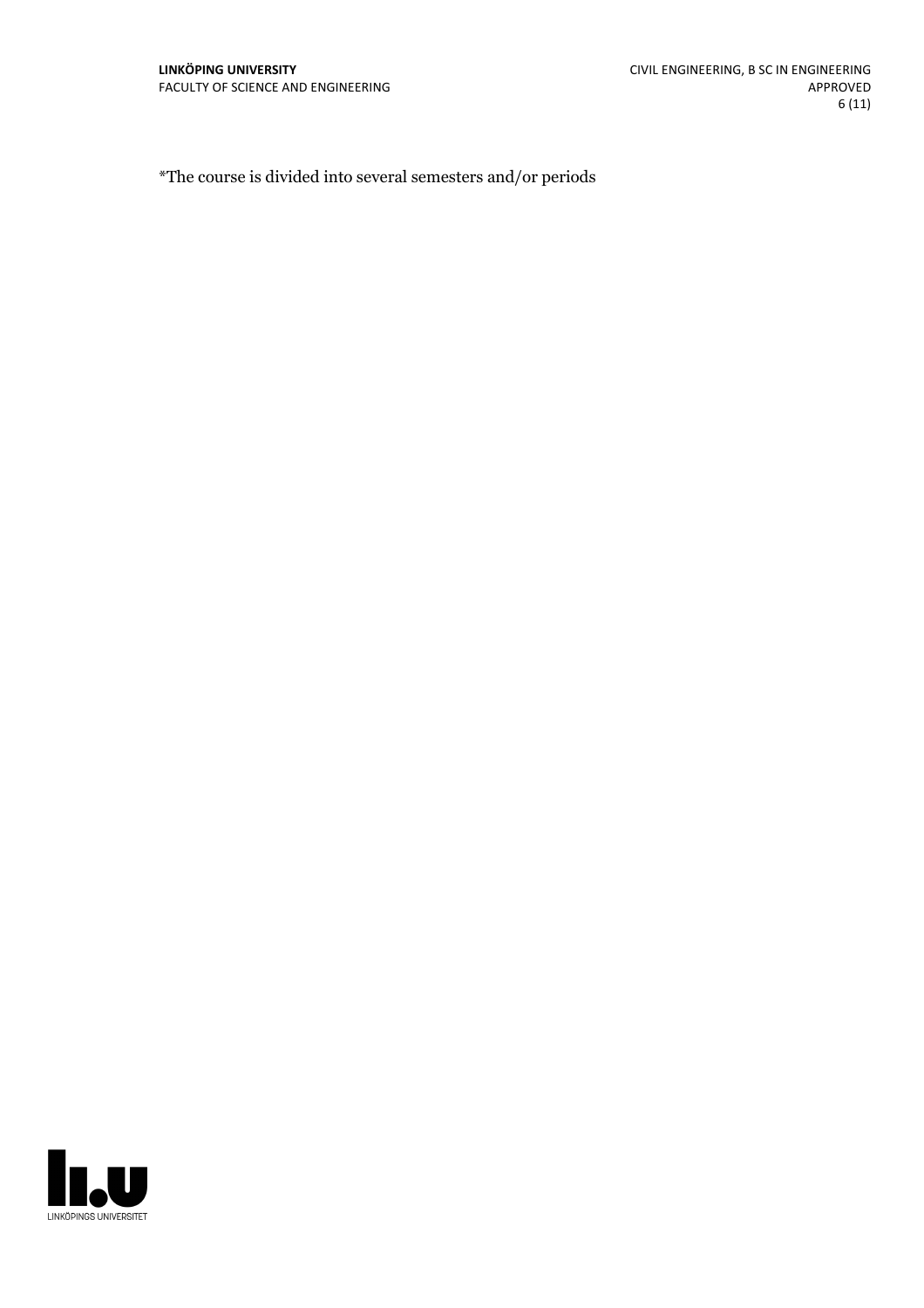# **Common rules**

#### **Structure and organisation of study programmes**

The contents and design of the programmes are to be continuously revised such that new knowledge is integrated into courses and specialisations. Within one programme, several study specialisations or profiles may be available. The identities of the study specialisations or profiles and the regulations governing how these may be selected are given in the syllabus and curriculum for the particular field of study and programmes.

The structure and organisation of the programmes are to follow specified criteria that are summarised in the syllabus for each programme.

- 
- The syllabus defines the aims of the study programme.<br>• The curriculum, which constitutes one part of the syllabus for the field of study, gives details of the terms in which the various courses have been
- The course syllabus specifies, among other things, the aim and contents of the course, and the prior knowledge that a student must have in order to be able to benefit from the course.

#### **Qualification requirements**

The qualification requirements specified in the Higher Education Ordinance 2007 apply to students admitted after 1 July 2007. A student who has completed components of a programme after 1 July 2007 has the right to be assessed with respect to the qualification requirements specified by the Higher Education Ordinance 2007. In addition, local regulations laid down by the faculty boards and university board apply, see

http://styrdokument.liu.se/Regelsamling/VisaBeslut/622693.

Higher Education Act Chapter 1, Section 8:

First-cycle courses and study programmes are to develop:

- the ability to make independent and critical assessments
- the ability to identify, formulate and solve problems autonomously, and
- the preparedness to deal with changes in working life.

In addition to knowledge and skills in their field of study, students shall develop the ability to:

- gather and interpret information at a scholarly level
- stay abreast of the development of knowledge, and
- communicate their knowledge to others, including those who lack specialist knowledge in the field.

#### **Qualifications within a study programme**

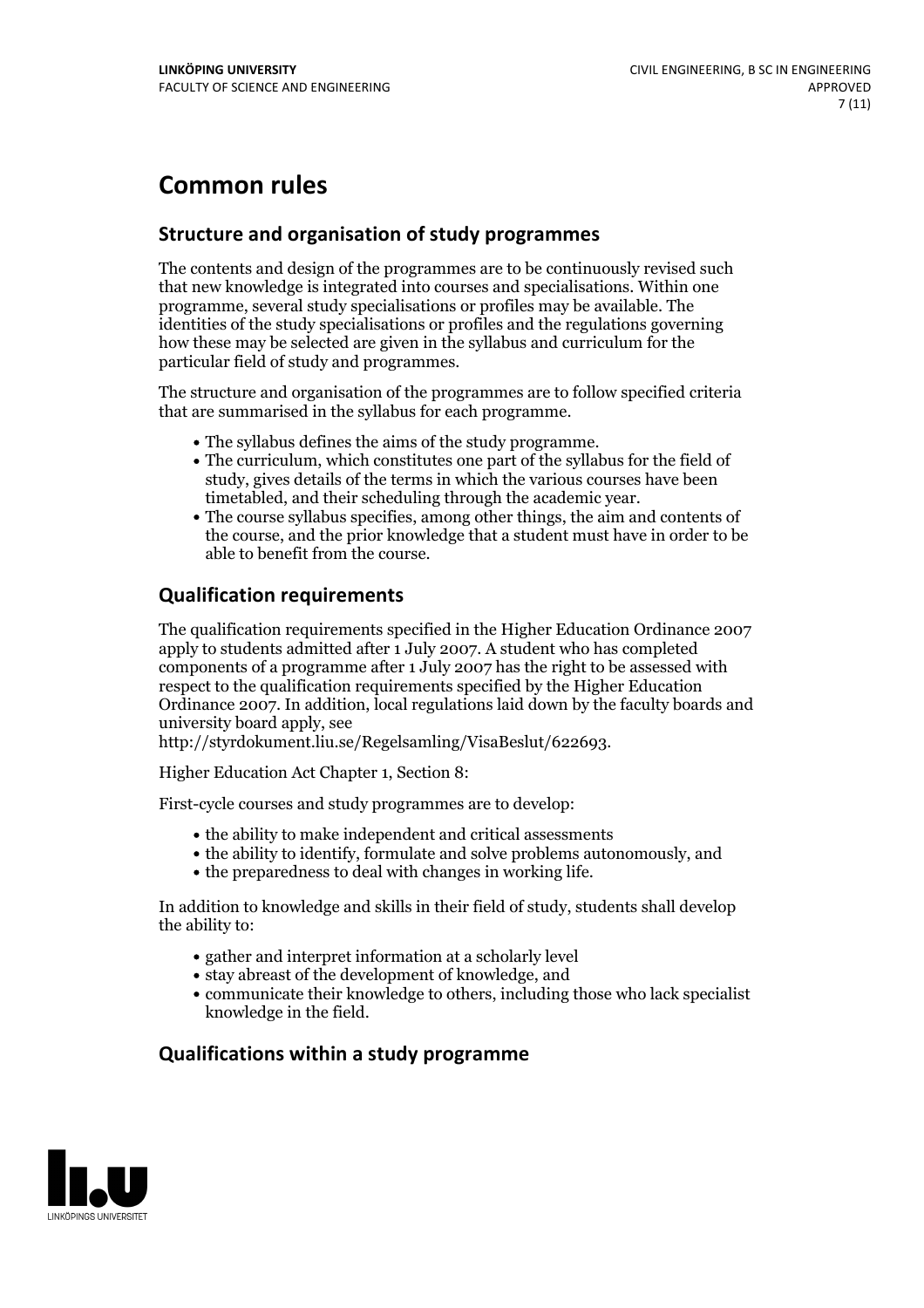Qualification requirements that are specific to a study programme are given in the syllabus for that programme.

#### **Matriculation and postponement of matriculation**

A person who has been accepted for a study programme is to start their studies (matriculate) in the term that is specified in the decision about admission. The date and location of the compulsory matriculation procedure will be communicated to those admitted to the first term of the programme.

At any one admission occasion, it is possible to be admitted to only one place on a study programme. A student who has been granted a place on a study programme and who is offered and accepts a place on another study programme during a supplementary round of admission will lose the place offered for the first study programme.

Regulations concerning postponement of matriculation have been laid down in the admission regulations for Linköping University, http://styrdokument.liu.se/Regelsamling/VisaBeslut/622645.

A person who has been granted postponement must present to the admitting authority, before the term in which the studies are to be started and before the date of application, a renewed registration for the programme and a copy of the decision granting postponement.

#### **Admission to a later part of a programme**

Admission to a part of a study programme is used here to refer to admission with the purpose of completing the programme and taking a degree. Admission to a later part of a programme may take place only if sufficient resources and space on the programme are available. Furthermore, the applicant must satisfy the entry requirements for the relevant term of the programme, as specified in http://styrdokument.liu.se/Regelsamling/Innehall/Utbildning\_pa\_grund- \_och\_avancerad\_niva/Tekniska\_fakulteten.

#### **Interruption in studies**

Notification of an interruption in studies is to be made through the Student Portal. If such <sup>a</sup> notification is not made and if the student does not register for the first term during which the interruption is to take place, the interruption will be considered to be a withdrawal. An interruption in studies must cover a complete term, and notification of interruptions can be given for a maximum of two consecutive terms. Notification of resumption of studies is to take place at the term registration for the term that follows the interruption. If the student does not register at the term registration, this will be regarded as withdrawal from studies.

A student who is taking an interruption in studies may during this period retake examinations if he or she has re-registered for the most recent study term of the programme. A student who wishes to take another course during the interruption in studies must apply for this separately. The student is responsible that

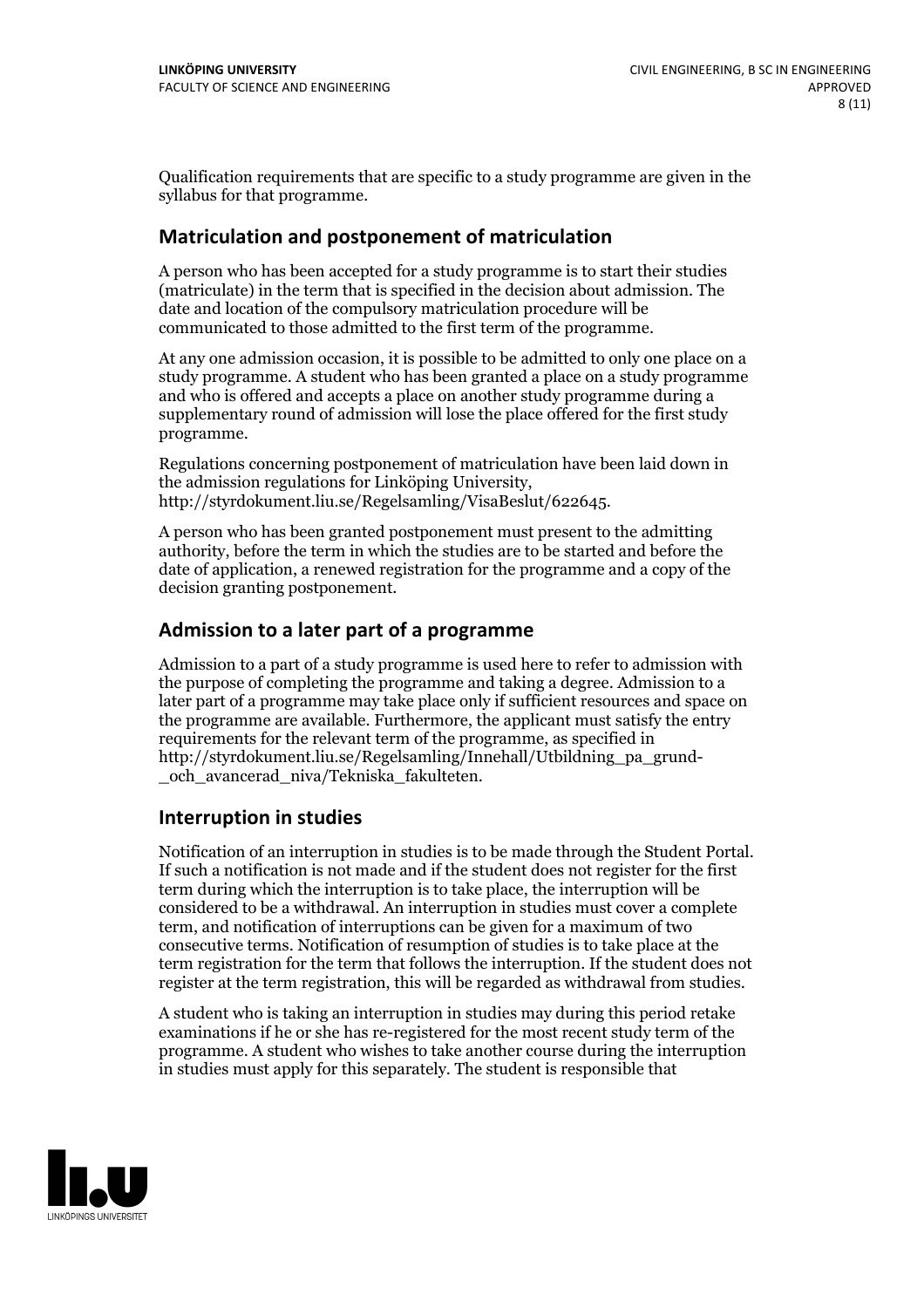registration for courses is carried outat the correct times in preparation for the resumption of studies.

#### **Withdrawal from a study programme**

A student who wishes to withdraw from a study programme must notify the study guidance counsellor. A student who leaves the studies without giving notification of an interruption in study and who fails to register for the immediately subsequent term is considered to have withdrawn. A student who has withdrawn may return to the study programme if a vacancy is available that is not required for students returning after an interruption in study, and not required for students who are changing their location of study and/or study programme.

#### **Interrupting a course**

The vice-chancellor's decision concerning regulations for registration, deregistration and reporting results (Dnr LiU-2015-01241) states that interruptions in study are to be recorded in Ladok. Thus, all students who do not participate in a course for which they have registered must record the interruption, such that the registration on the course can be removed. Deregistration from <sup>a</sup> course is carried outusing <sup>a</sup> web-based form: www.lith.liu.se/for-studenter/kurskomplettering?l=sv.

#### **Courses within a study programme**

The curriculum for the various years of a study programme specify which courses are compulsory (o), elective (v) and voluntary (f). If a student wishes to study a different combination than the one specified in the curriculum, an application must be made to the board of studies.

#### **Registration for programme courses**

Registration for courses that are given as part of a study programme must be made during the specified period, which has been preliminarily set to 1-10 April for the autumn term, and 1-10 October for the spring term. Information about course registration is published on a webpage, sent to students by email, and disseminated at scheduled information meetings.

#### **Registration for programme courses as single-subject courses**

Admission to a programme course as a single-subject subject course may take place only if sufficient resources and space on the course are available. Furthermore, the applicant must satisfy the entry requirements for the relevant course.

#### **Cancelled courses**

Courses with few participants (fewer than 10) may be cancelled or organised in a

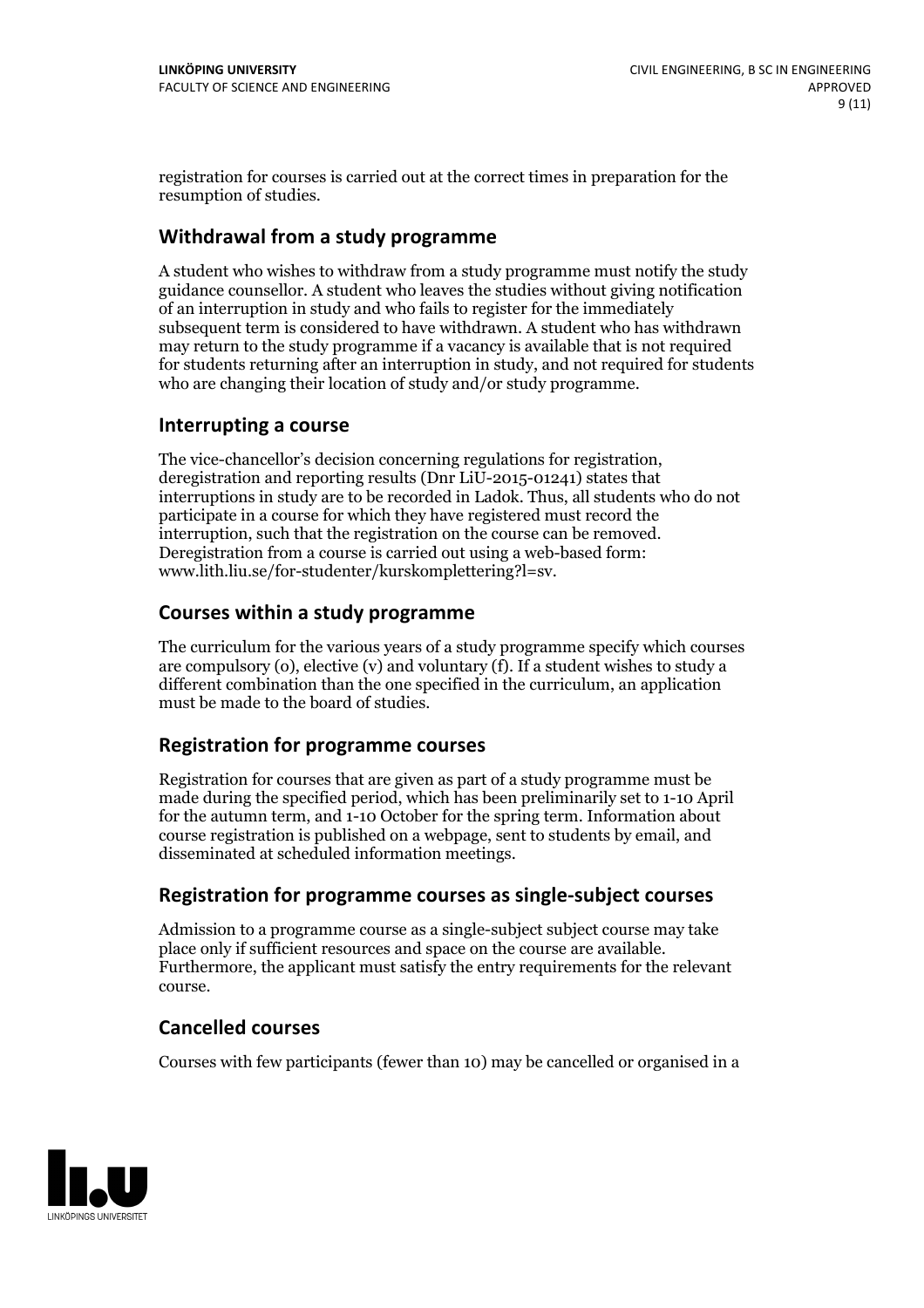manner that differs from that stated in the course syllabus. The board of studies is to deliberate and decide whether a course is to be cancelled orchanged from the course syllabus.

#### **Timetabling**

Courses are timetabled after a decision has been made concerning the assignment of the course to a study period. A central timetable is not drawn up for courses with fewer than five participants. Most project courses do not have a central timetable.

#### **Study planning**

Students who require support in planning their continued studies can contact the study guidance counsellor of the programme. Study planning involves the student and the study guidance counsellor together drawing up an individual plan for studies during the subsequent term. The individual plan may allow the student to deviate from the general curriculum.

Completed first-cycle courses are a precondition for successful studies at more advanced levels. For this reason, study planning is based on giving priority to courses from earlier years of study that have not been completed. If further capacity is available, new courses may be taken.

Study planning takes place on a regular basis if the student:

- does not satisfy the requirements for progression to later terms. In order for a student to be able to participate in courses from later years in such cases, a decision of exemption is required.<br>
• does not satisfy the requirements for starting a degree project.
- 

Other situations in which study planning may be required:

- A student has fallen behind during the early part of a study programme and
- has failed to complete several courses.<br>• A student has not satisfied the entry requirements for a degree project
- before term 6 of an engineering degree.<br>
 A student has applied for admission to a later part of a programme.<br>
 Studies have been carried out abroad.<br>
 A study programme is to be resumed after an interruption.
- 
- 

In these cases the study guidance counsellor supports the student in planning the continued studies, also in situations in which the student can register for the relevant courses without the need for a special decision for the continued studies.

#### **Part of education abroad**

Students can exchange study at LiTH for study at an institute of higher education abroad, and/or work on a degree project abroad.

In the event that study (courses) at LiTH are exchanged for study abroad, the